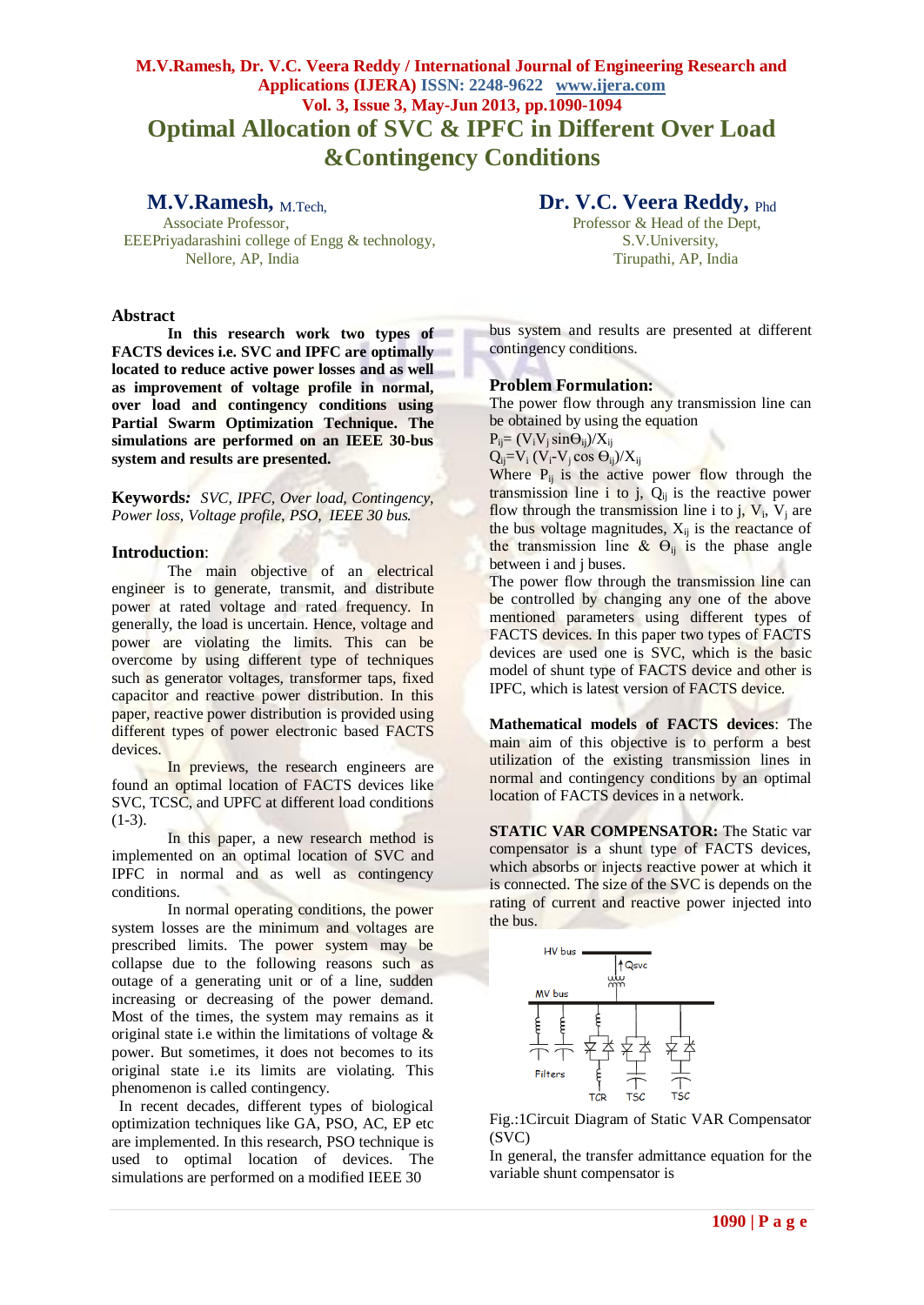# **M.V.Ramesh, Dr. V.C. Veera Reddy / International Journal of Engineering Research and Applications (IJERA) ISSN: 2248-9622 www.ijera.com**

**Vol. 3, Issue 3, May-Jun 2013, pp.1090-1094**  $i = i B V_{\kappa}$  (1)

and the reactive power equation is

$$
Q_{K=-VK^2} \qquad \qquad \dots \qquad (2)
$$

*SVC Total Suscnptance Model*  $H = B_{SVC}$ 

$$
\begin{pmatrix}\n\Delta P_K \\
\Delta Q_K\n\end{pmatrix}^{(i)} = \n\begin{pmatrix}\n0 & 0 \\
0 & Q_K\n\end{pmatrix}^{(i)} \begin{pmatrix}\n\Delta \theta_K \\
\Delta B_{SVC}/B_{SVC}\n\end{pmatrix} \tag{3}
$$

. . .. (3)

The linearlised SVC Equation is Given by

$$
\begin{pmatrix} \Delta P_K \\ \Delta Q_K \end{pmatrix}^{(i)} = \begin{bmatrix} 0 & 0 \\ 0 & \frac{\partial Q_K}{\partial \alpha} \end{bmatrix}^{(i)} \begin{pmatrix} \Delta Q_K \\ \alpha \end{pmatrix}^{(i)}
$$

Where

$$
\frac{\partial \varrho_K}{\partial \alpha} = \frac{2V_K^2}{x_L} \left( \cos(2\alpha) - 1 \right) \quad \dots (5)
$$

At the end of iteration, the firing angle  $\alpha$  is updated

(4)

according to Equ (6)

$$
\alpha^{i+1} = \alpha^i + \Delta \alpha^i \tag{6}
$$

# **INTERLINE POWER FLOW CONTROLLER:**

The IPFC is a series-series type of FACTS device, which is used to exchange reactive powers in between two or more transmission lines those are connected to the same bus.







Fig: 3 Equivalent circuit of two converter IPFC

The active and reactive powers injected at each bus using IPFC are given as

 $\text{Pin}_i$ i =  $\Sigma$  Vi Vsein bin sin ( $\Theta$ i- $\Theta$ sein)  $n=i,k$ 

 $Qini, i = -\sum Vi Vsein bin \cos (\Theta i - \Theta)$  $n=i,k$ 

 $Pinj, n = - Vn$  Vsein bin sin ( $\Theta$ i- $\Theta$ sein)

 $Q$ *inj*,  $n = \text{Vn}$  Vsein bin cos ( $\Theta$ *i*- $\Theta$ sein)

Where  $n=$  i, j.

The active power exchange between the lines is zero. i.e

Vsein  $Iji^*$  + Vseik Iki $^*$ ) = 0

### **Partial Swarm Optimization**

The PSO is based on movement & flocking of birds in searching space. The birds in space are called particles, which fly with a certain velocity and find the global best position. At each iteration, each particle can adjust its position (Pb) and velocity vector (Vt).

The position of the particle is mathematically is represented as

 $V_i^{k+1} = wV_i^k + c_1 \text{ rand}_1(...) \text{ x (pbest}_i - s_i^k) + c_2$  $\text{rand}_2(\ldots)$  x (gbest-s<sub>i</sub><sup>k</sup>)

where,  $v_i^k : v_j^k$  $v_i^k$ : velocity of agent i at iteration k, weighting function,  $c_i$ : weighting factor, rand : uniformly distributed random number between 0 and 1,  $s_i^k$  : current position of agent i at iteration k, pbest<sub>i</sub>: pbest of agent i, gbest: gbest of the group. for  $k=1,2,...n$  and  $d=1,2...m$ .

Using above equation a certain velocity that gradually gets close to p<sub>best</sub> and g<sub>best</sub> can be calculated. The current position (searching point the solution space) can be modified by the following equation.

$$
X_{id}^{(t+1)} = x_{id}^{(t)} + v_{id}^{(t+1)}
$$

The 'W' can be calculated as

$$
W = Wmax - [(Wmax - Wmin) * \frac{iter}{itermax}]
$$

Where  $W_{max}$  and  $W_{min}$  are set at 0.9 and 0.4 respectively.

#### **SOLUTION ALGORITHM:**

The step by step procedure for the proposed optimal placement of SVC and IPFC devices using PSO is given below:

Step 1: The number of devices to be placed is declared. The load flow is performed.

Step 2: The initial population of individuals is created satisfying the SVC & IPFC constraints.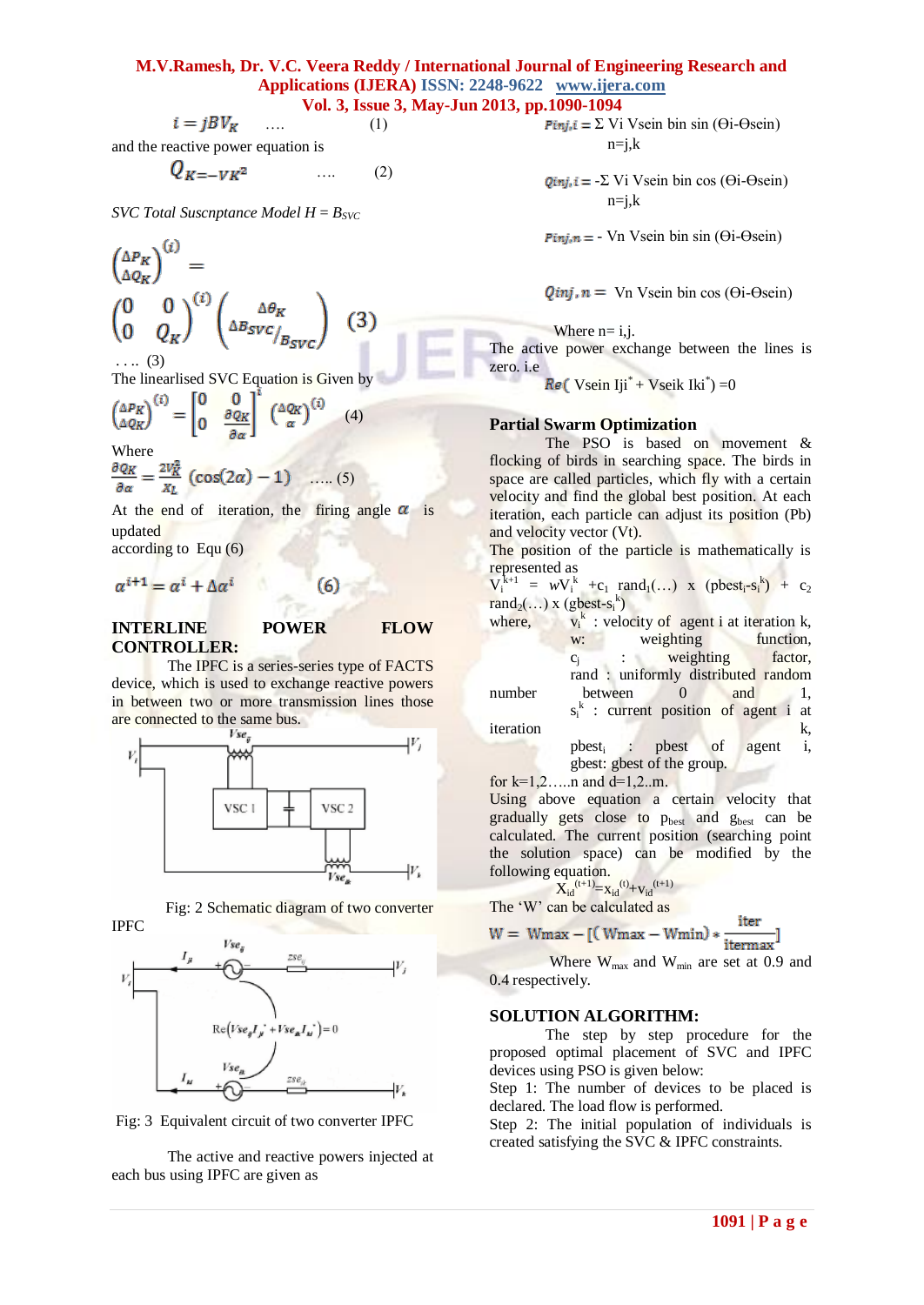## **M.V.Ramesh, Dr. V.C. Veera Reddy / International Journal of Engineering Research and Applications (IJERA) ISSN: 2248-9622 www.ijera.com Vol. 3, Issue 3, May-Jun 2013, pp.1090-1094**

Step 3: For each individual in the population, the fitness function is evaluated after running the load flow.

Step 4: The velocity is updated and new population is created.

Step 5: If maximum iteration number is reached, then go to next step else go to step 3.

Step 6: Print the best results.

Step 7: stop.

# **A CASE STUDY:**

The PSO based optimal location of SVC & IPFC devices was implemented at contingency conditions using MATLAB 7.5. Here the modified IEEE 30-bus system was tested.

. The following parameters are used for PSO based optimal location of FACTS devices.

- Population =50
- Maximum iterations=200
- Wmax=0.9 and Wmin=0.4
- Acceleration constants C1=1.4 and  $C2=1.4$

The type of the device, the location and rating of the devices are found in normal, over load and contingency conditions. The results are presented.

| conditions                                          | <b>Before</b><br>compensatio<br>n real power<br>losses<br>in<br><b>MAX</b> | After<br>compensatio<br>n real power<br>losses in MW |
|-----------------------------------------------------|----------------------------------------------------------------------------|------------------------------------------------------|
| Normal<br>load                                      | 17.599                                                                     | 17.262                                               |
| Over load<br>conditions                             | 35.975                                                                     | 33.475                                               |
| contingenc<br>y occurs in<br>between<br>lines 27-29 | 36.928                                                                     | 34.096                                               |

## **At normal load conditions:**



Fig.3: Voltage profile at each bus













Fig.4: Power losses at different iterations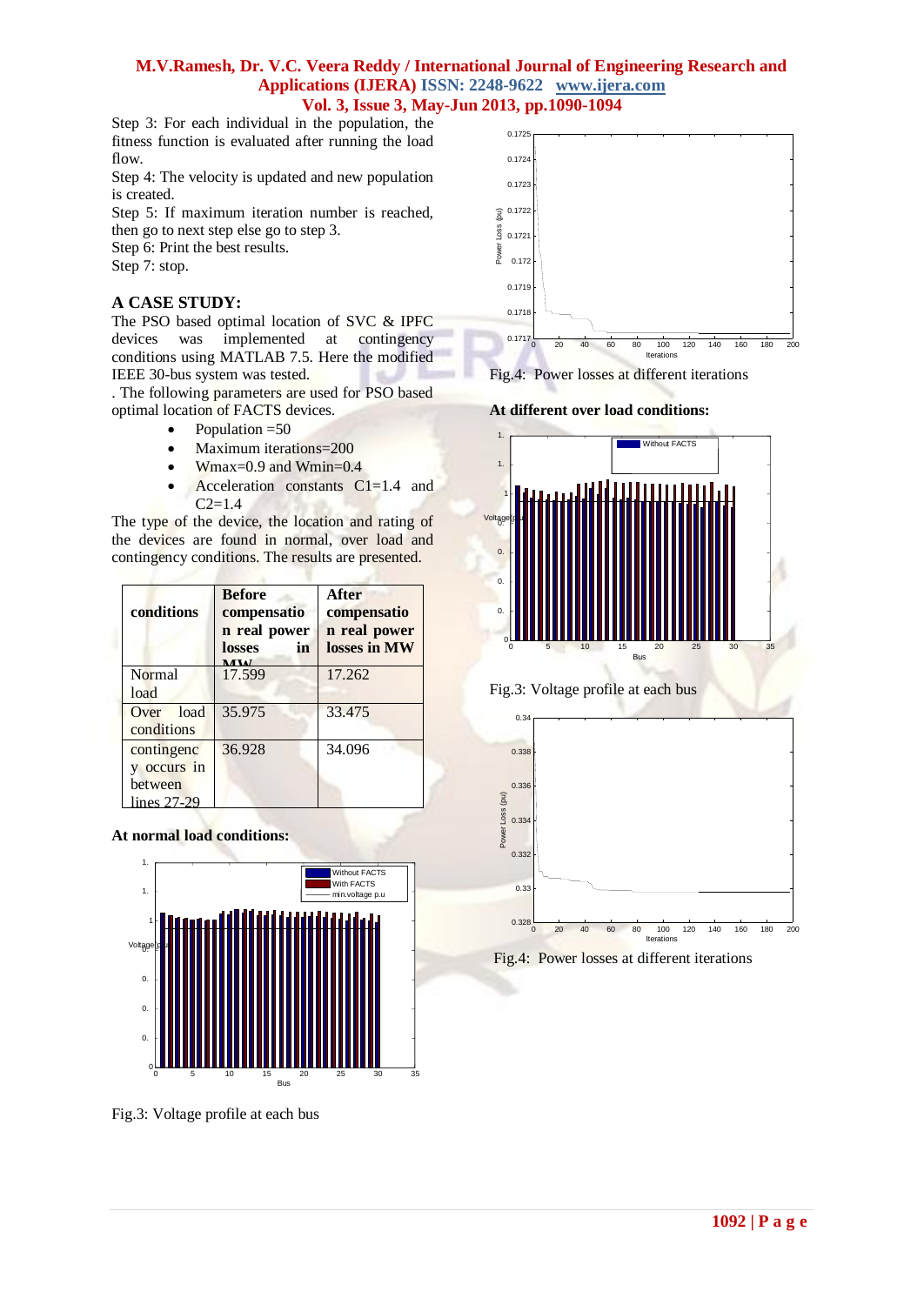# **M.V.Ramesh, Dr. V.C. Veera Reddy / International Journal of Engineering Research and Applications (IJERA) ISSN: 2248-9622 www.ijera.com**

**Vol. 3, Issue 3, May-Jun 2013, pp.1090-1094**

**At contingency condition**(the line 27-29 is removed):



**Optimal location of SVC & IPFC in different conditions and its rating:**

| <b>Optima</b><br><b>location</b> | <b>Normal</b><br>condition<br>(the<br>S | Over load<br>condition<br>S | <b>Contingenc</b><br>y conditions<br>(the rating |
|----------------------------------|-----------------------------------------|-----------------------------|--------------------------------------------------|
| of SVC                           | of<br>rating                            | (the                        | of SVC<br>in                                     |
| (at each                         | <b>SVC</b><br>in                        | rating<br>of                | Mvar)                                            |
| bus)                             | Mvar)                                   | <b>SVC</b><br>in            |                                                  |
|                                  |                                         | Mvar)                       |                                                  |
| $\,1$                            | 3                                       | 13                          | 3                                                |
| $\overline{2}$                   | $\overline{0}$                          | 14                          | $\overline{2}$                                   |
| $\frac{3}{4}$                    | 4                                       | 15                          | $\overline{5}$                                   |
|                                  | 7                                       | 10                          | 10                                               |
| 5                                | $\overline{c}$                          | 6                           | $\overline{7}$                                   |
| $\overline{6}$                   | $\overline{2}$                          | 12                          | 6                                                |
| $\overline{7}$                   | 7                                       | 8                           | 11                                               |
| 8                                | 6                                       | 10                          | $\overline{c}$                                   |
| 9                                | 4                                       | 10                          | 9                                                |
| 10                               | 8                                       | 13                          | 12                                               |
| 11                               | 0                                       | 6                           | $\boldsymbol{0}$                                 |
| 12                               | 3                                       | 5                           | 5                                                |
| 13                               | $\overline{4}$                          | 17                          | $\overline{3}$                                   |
| 14                               | $\overline{c}$                          | 4                           | 9                                                |
| 15                               | $\overline{0}$                          | $\boldsymbol{0}$            | $\overline{2}$                                   |
| 16                               | 3                                       | 3                           | 12                                               |
| 17                               | 6                                       | 15                          | 13                                               |
| 18                               | 0                                       | $\overline{0}$              | 4                                                |

| 19              | 5              | 8                | 5              |
|-----------------|----------------|------------------|----------------|
| 20              | 1              | 1                | 6              |
| $\overline{21}$ | $\sqrt{2}$     | 11               | 9              |
| 22              | 8              | 3                | 7              |
| 23              | 3              | 12               | 6              |
| 24              | 6              | 11               | 7              |
| $\overline{25}$ | 1              | $\boldsymbol{0}$ |                |
| $\overline{26}$ | 2              | 3                | 1              |
| 27              | $\overline{c}$ | 4                | 5              |
| 28              | $\overline{2}$ | 6                | 5              |
| 29              | 1              | 4                | $\overline{0}$ |
| 30              | $\overline{2}$ | $\overline{2}$   | 4              |

| <b>Optimal</b><br><b>location</b><br>of IPFC<br>(betwee)<br>the<br>$\mathbf n$<br>lines) | At normal<br>load<br>conditions<br>(rating of<br><b>IPFC</b><br>in<br>Mvar) | At .<br>over<br>load<br>condition<br>S<br>rating<br>of <b>IPFC</b><br>in Mvar) | At<br>contingenc<br>y<br>conditions<br>(rating of<br><b>IPFC</b><br>in<br>Mvar) |
|------------------------------------------------------------------------------------------|-----------------------------------------------------------------------------|--------------------------------------------------------------------------------|---------------------------------------------------------------------------------|
| $2 - 5 & 2 -$<br>6                                                                       | 4.0114                                                                      | 5.3966                                                                         | 3.7427                                                                          |
| $6-8$ & $6-$<br>9                                                                        | 0.0040                                                                      | 0.8723                                                                         | 2.4694                                                                          |
| $12 - 13 \&$<br>$12 - 15$                                                                | 4.9306                                                                      | 2.4572                                                                         | 9.7280                                                                          |
| $10-20$ &<br>$10-17$                                                                     | 5.8124                                                                      | 1.7071                                                                         | 0.5749                                                                          |
| $25-26$ &<br>$25 - 27$                                                                   | 3.8179                                                                      | 4.7799                                                                         | 0.5668                                                                          |

By comparing the above cases, the total power losses of the system are reduced and voltage profiles are improved by the optimal location of FACTS devices.

#### **Conclusion**

In this paper, the optimal location of IPFC and SVC are studied at normal, different overload, contingency conditions and various parameters such as voltage profile and real and reactive power flow in transmission lines are investigated using PSO.

In this paper, we have proposed a PSO algorithm to place a combination of both SVC and IPFC devices. The future scope of this paper is a complete cost benefit analysis has to be carried out to justify the economic viability of the SVC and IPFC using different combination of optimization techniques.

#### **References**

[1] S.Gerbex, R.cherkaoui, and A.J.Germond, "Optimal Allocation of FACTS Devices by Using Multi-Objective Optimal Power Flow and Genetic Algorithms". IEEE trans.power system, vol.16, pp.537-544, August 2001.